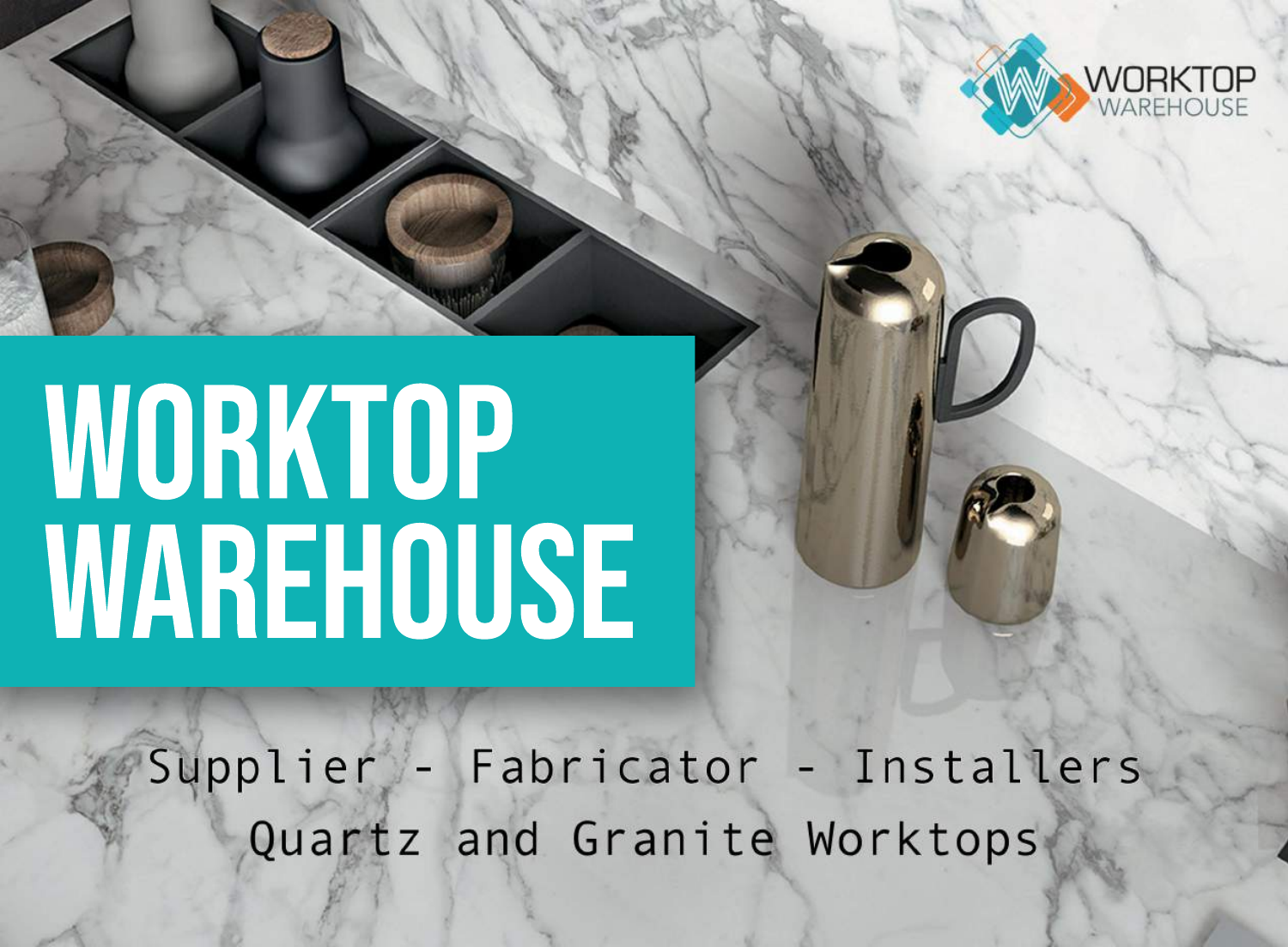## **CONTENTS**

- **·**WhoAreWe?
- **· Our Promise**
- **·** A Cut Above the Rest
- **·**Quartz
- **·**Granite
- **· Sink Styles**
- **·** Edge Profiles
- **· Finishing Touches**
- **·**Contact

### **PROVIDING LUXURY FOR LESS SINCE 2017**

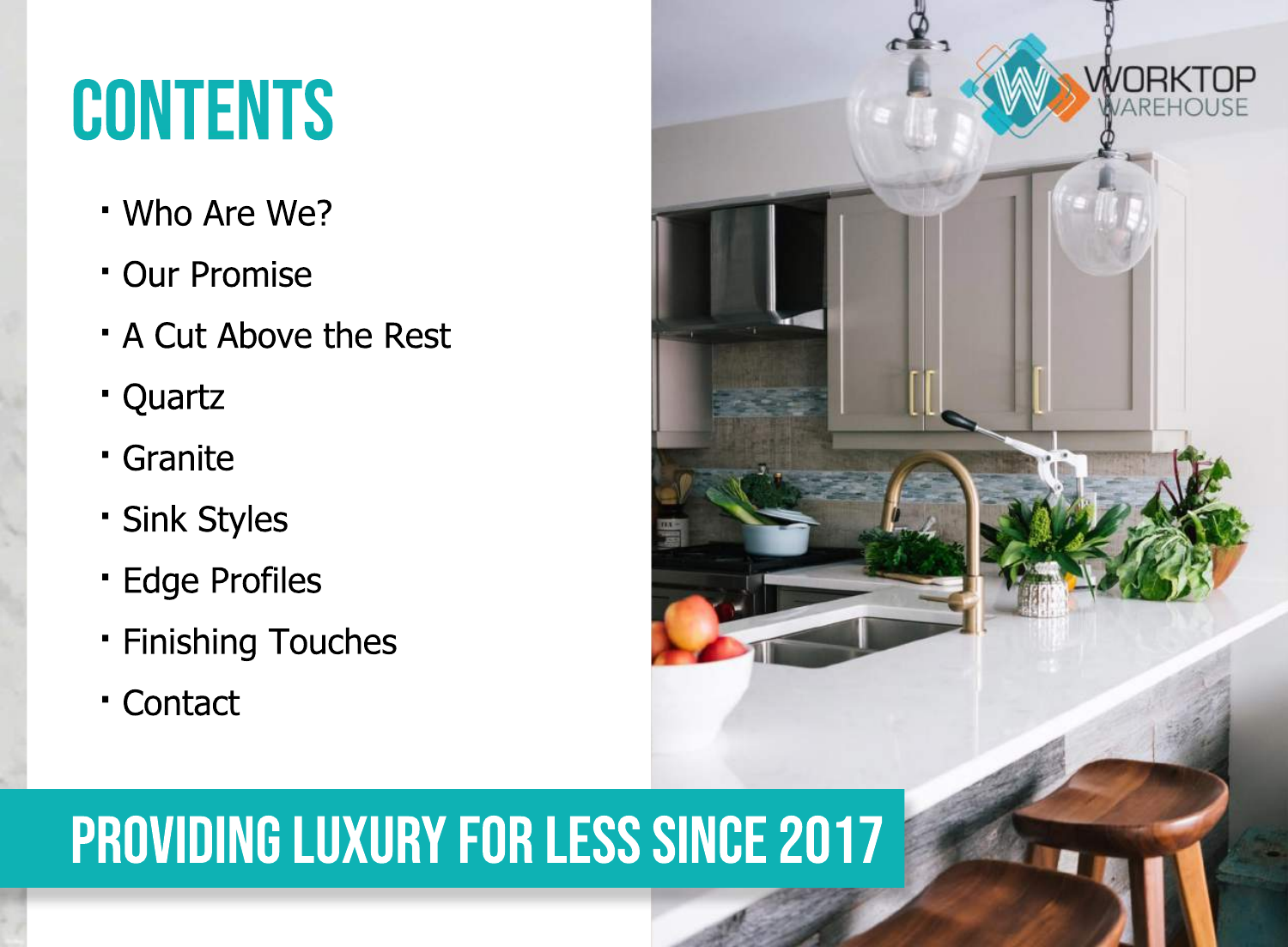## WHO ARE WE?

Worktop Warehouse is a luxury stone worktop specialist offering quartz, granite, and Corian, established in 2017.

We excel in precision measuring and installation of bespoke stone worktops in houses, bars, restaurants, and much more nationwide.

Our collections include firm favourites such as Calacatta, white Stardust, Grey Mirror, Bianco carrera as well as many more beautiful stone ranges.







As a family-run business, we strive to not only provide the highest quality of granite and quartz installations, but to also deliver customer service to match.

The construction and building sector can be hard to navigate, and we aim to meet only the highest standards on every bespoke project we supply.

On top of this, you can expect a super-fast turnaround from templating to installation of your worktops within 7 working days.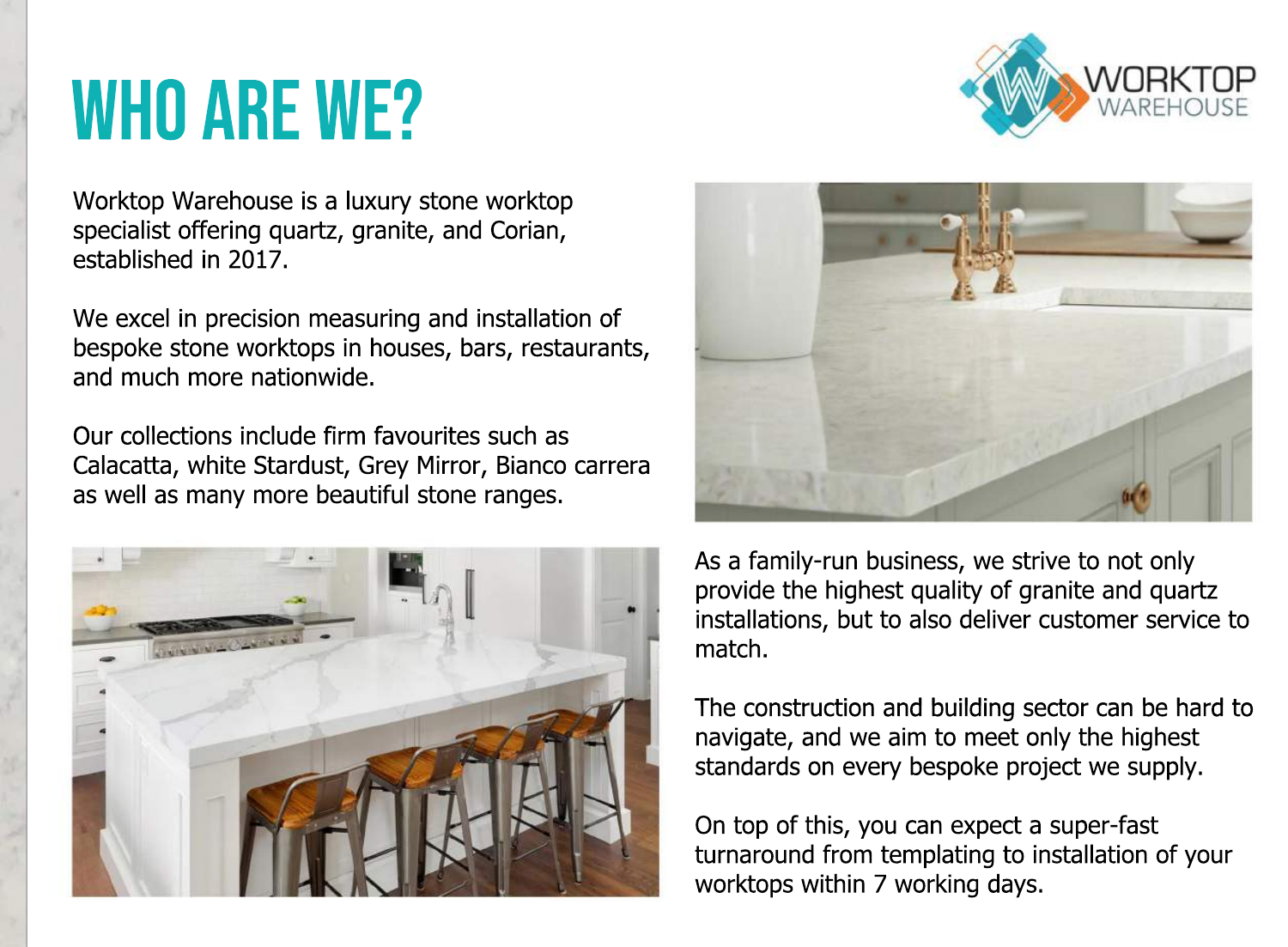## **OUR PROMISE**



At Worktop Warehouse it is our privilege to give you an exceptional quality product at an unbeatable price.

We take pride in the manufacturing, measuring and installation of everything we offer. We only source our stone from the most trusted suppliers around the world and can transform your kitchen space from the ordinary to the extraordinary.

Our priority is to give you your dream luxury surfaces without a compromise on quality or workmanship.

**WE WON'T BE BEATEN ON ANY LIKE-FOR-LIKE ESTIMATE, GUARANTEED!** 

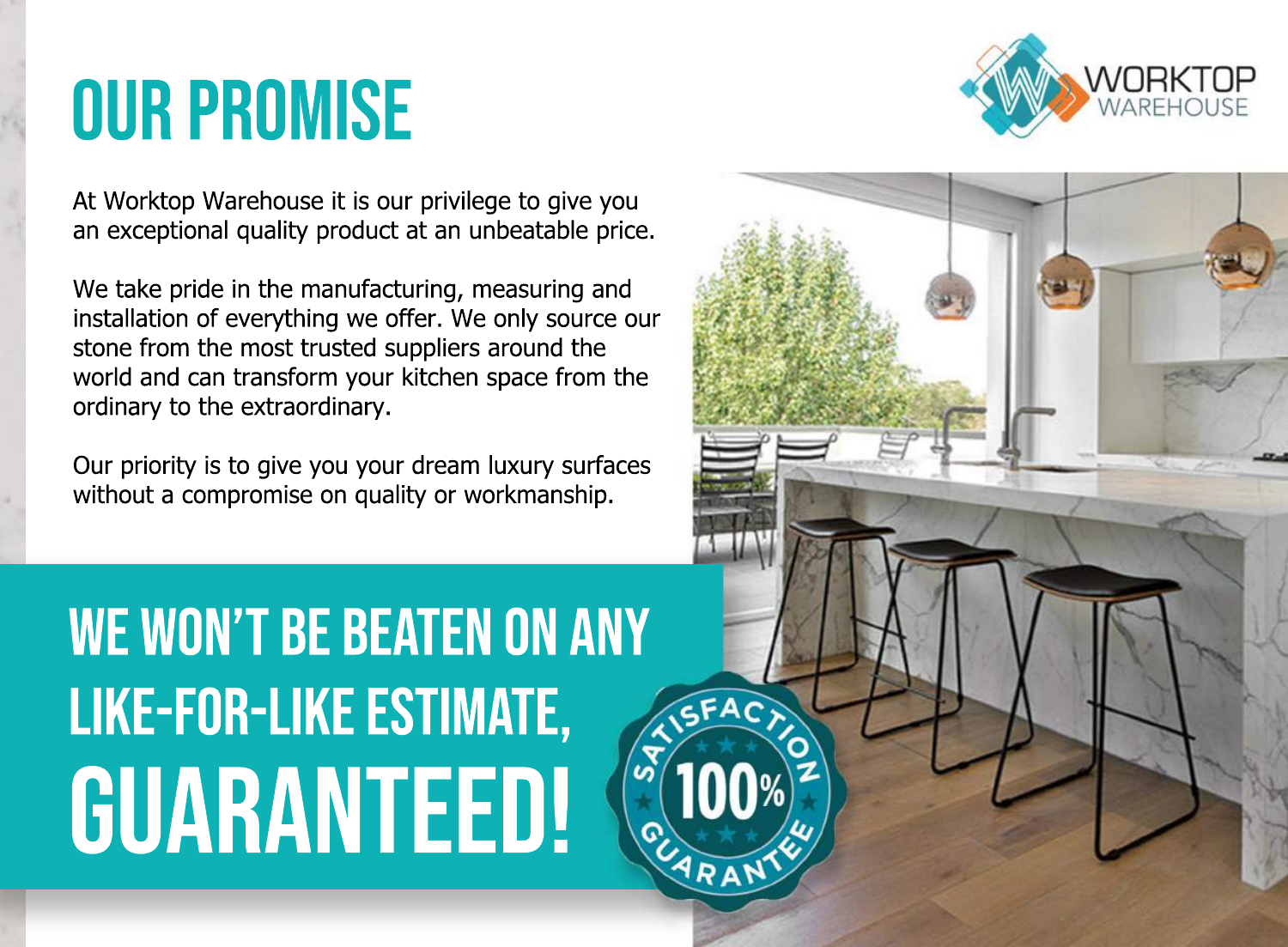## **A CUT ABOVE THE REST**

We are that confident in the quality of our material that we offer a lifetime warranty on our stone.

We have over a decade of experience in the industry, Worktop Warehouse are cut above the rest in every way we use advanced state-of-the-art cutting technoology and laser templating machines that are the most accurate in the world.

Allowing our highly skilled Stonemasons to ensure a flawless and accurate installation every time.

We have been transforming properties and are proud to have helped over 5,000 customers achieve their dream finish, whether granite or quartz, and provide luxury for less.



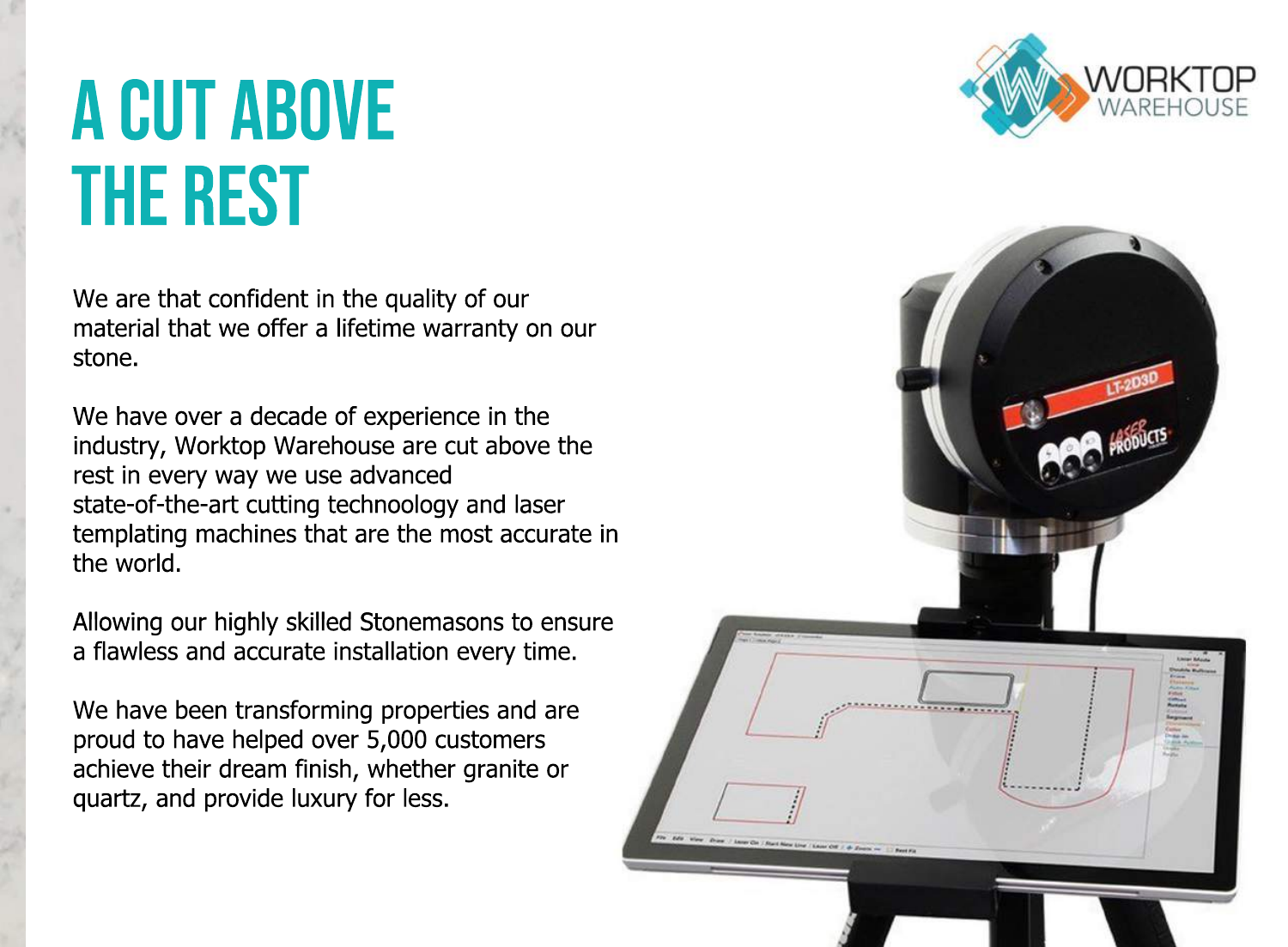## **ELEGANCE IN QUARTZ**







Scratch

resistance









Stain resistance Natural juices Odor resistance

resistance



Long lifetim & durability





Cigarette-bun resistance

Made of natura raw materials

product

Quartz





direct contact with the surface.

### **FREE SAMPLES AVAILABLE**

Although quartz worktops may look natural, they're not.

These worktops are made from a mix of crushed quartz, polymer resins (which act as a binding agent), and colour pigments.

In this mixture, the percentage of quartz is 93 percent and resin is 7 percent.

The quartz material is extremely hard, second only to precious stones - making it highly durable. They're also scratch, stain, and wear & tear resistant, and easy to clean as well.

The quartz worktop's non-porous properties mean that it is hygienic by design, as the build-up of bacteria is prevented and food can be placed in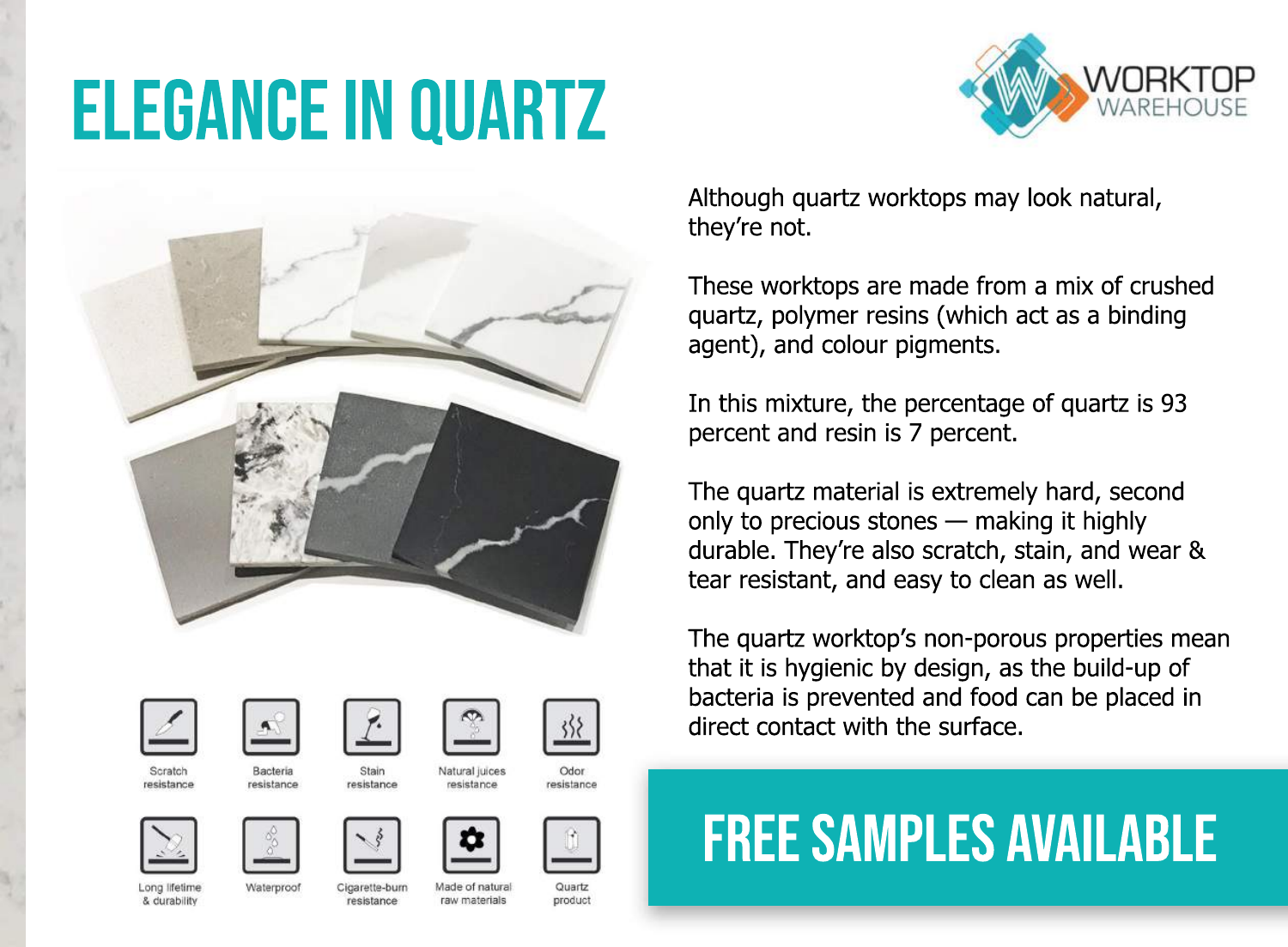## **GRANITE NATURAL, BEAUTIFUL**





Sourced from the lap of the earth, granite is a natural stone that is extremely elegant, hardwearing, and timeless.

It's no surprise that because of this, granite has become one of the most popular products to use for worksurfaces.

It is easy to maintain, hygenic and heat-resistant, and comes in various hues with the most beautiful natural formations.

Granite stone surfaces are a wonderful choice to give any home and office space a touch of luxury; not one slab of granite is the same, which gives every finish a unique beauty.

### **300 MILLION YEARS IN THE MAKING**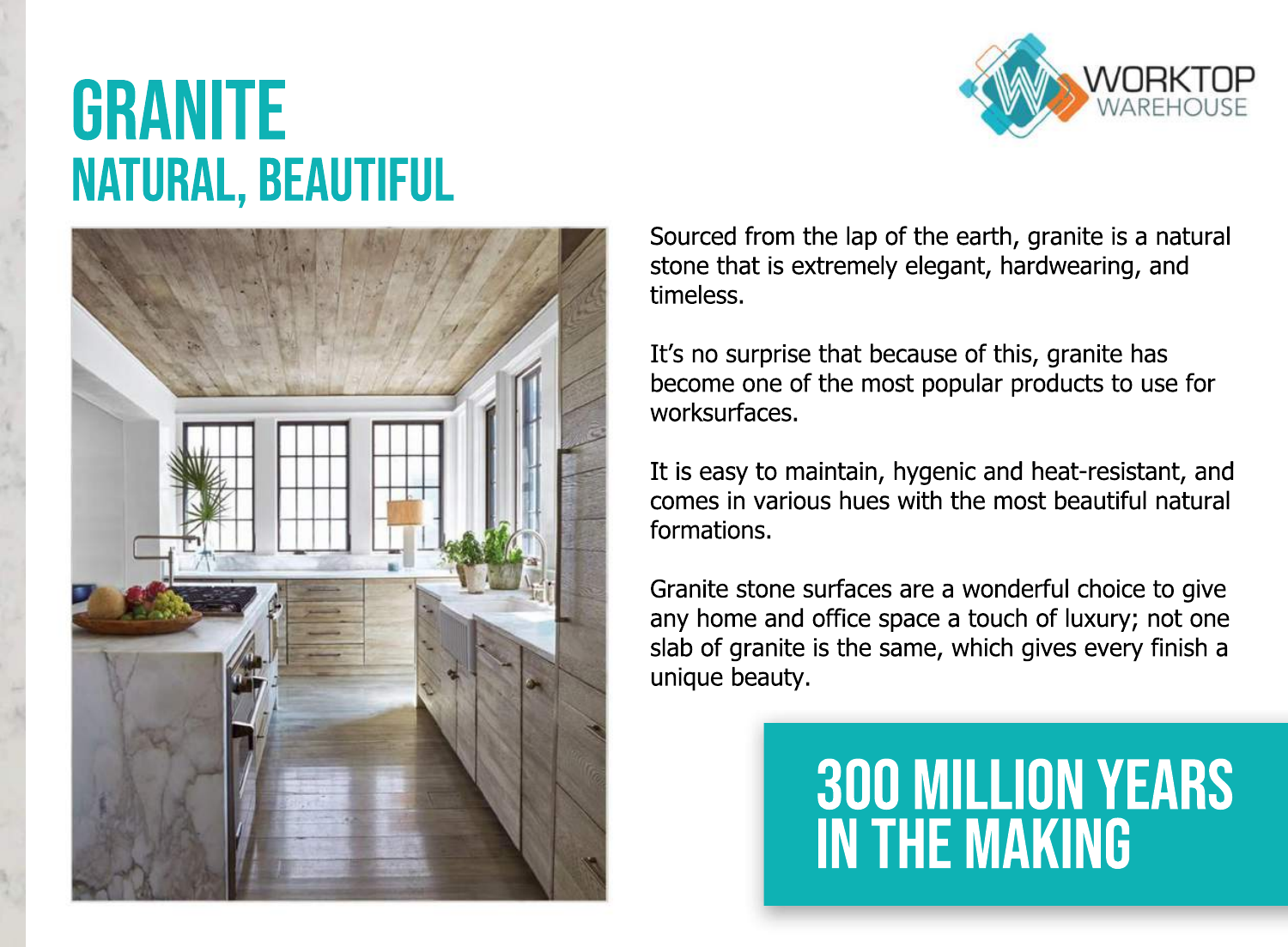## **SINK STYLES**



Tie a new design scheme together by choosing from a wide selection of sinks, which offer a focal point to a room as well as an essential functional feature for washing up and food preparation.



### **CHOOSING A SINK**

#### **Undermounted Sinks**

Installed from under the surface of the worktop with a cutout made to the correct size of the bowl.

#### **Drainer Grooves**

A beautiful addition to give your worktop a luxury touch.

#### **Inset Sinks**

Installed by placement on top of the worktop, inset sinks are generally square in frame and come with a draining board.

#### **Belfast Sinks**

Installed under the worktop, but showing the front of the bowl for a more traditional look.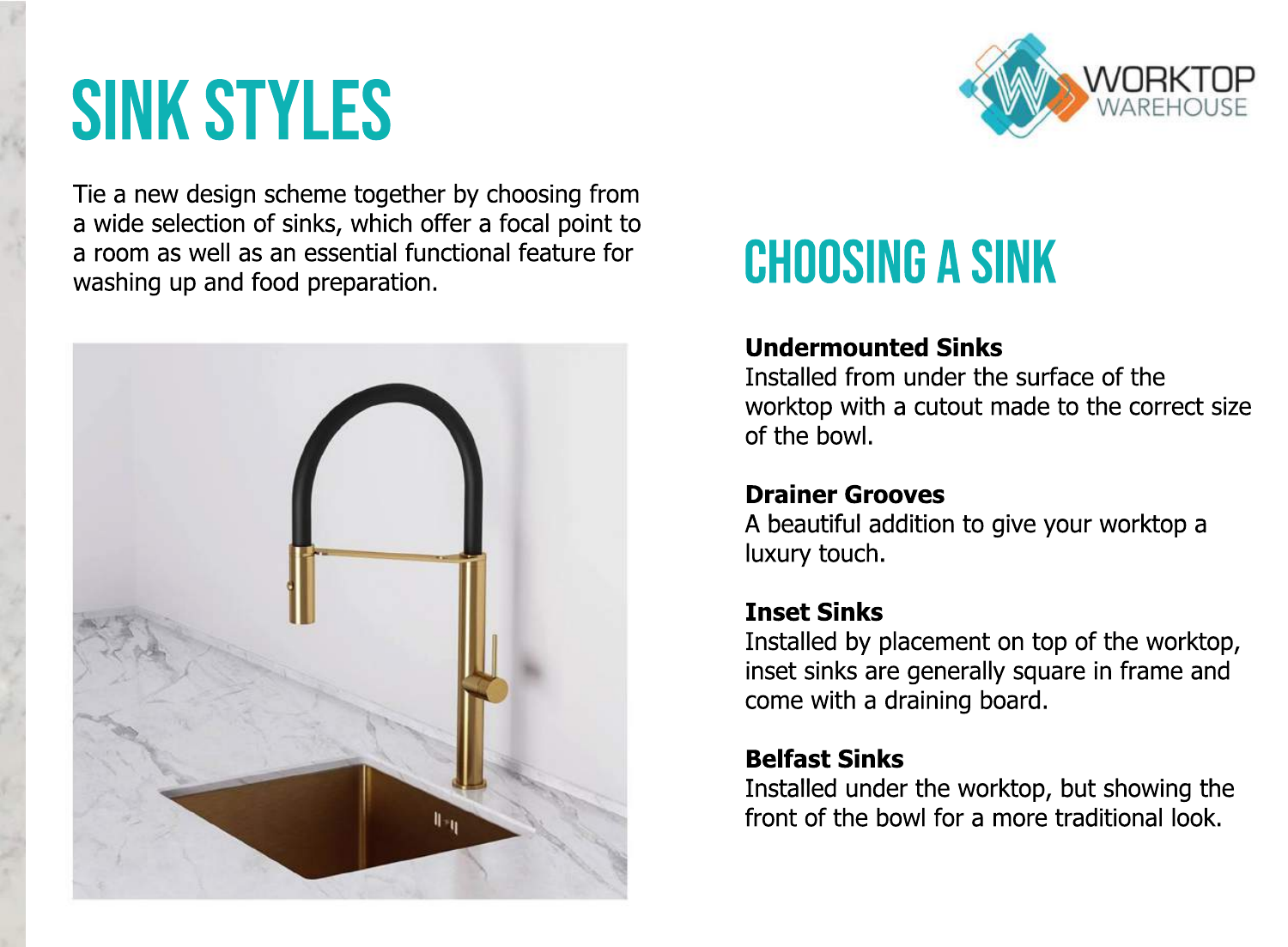## **EDGE PROFILES**



#### **A** DOWN STAND













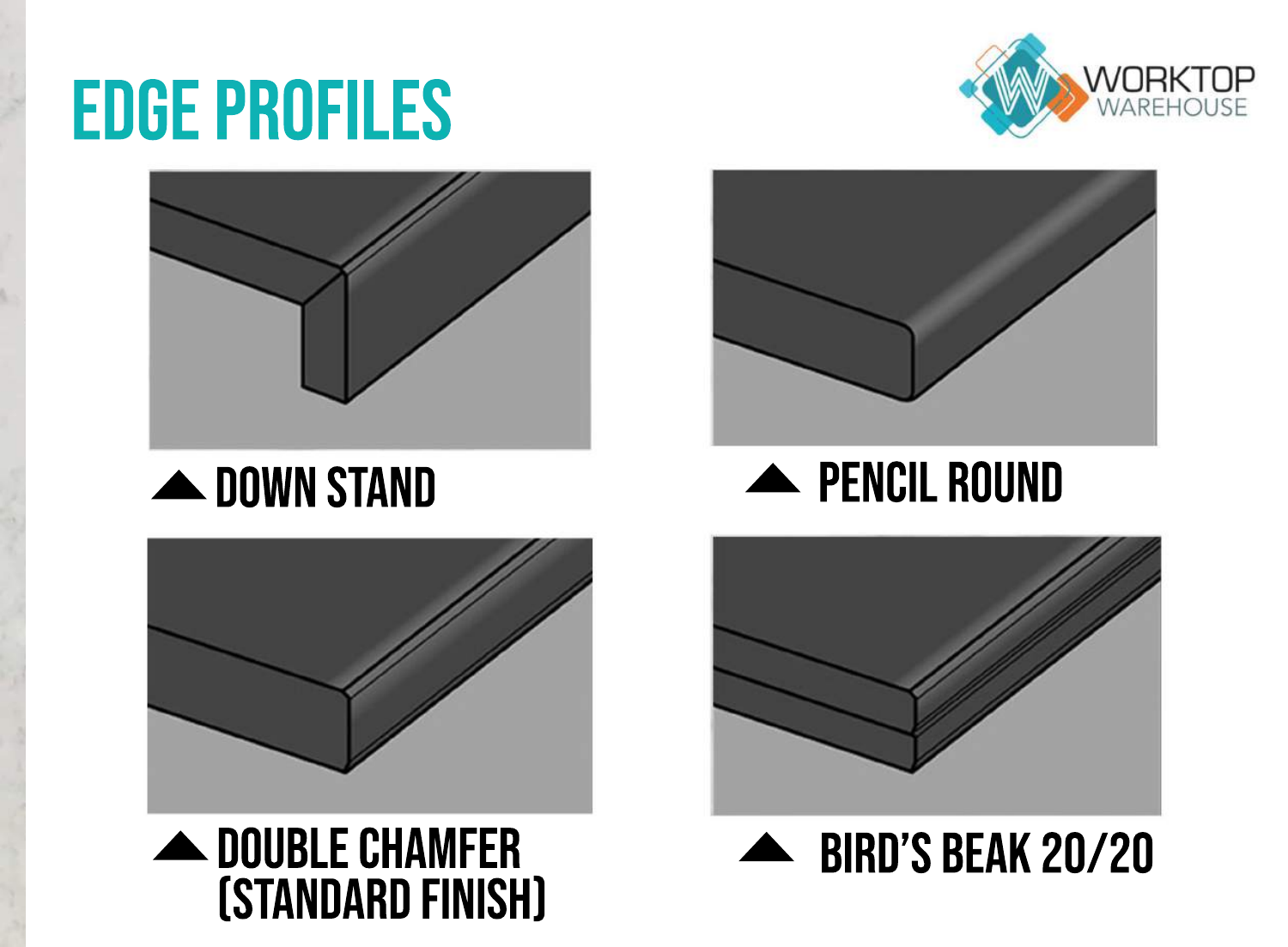## **FINISHING TOUCHES**

Finishing touches are the little but important elements that finish your kitchen.





#### **Upstands**

Not just for aesthetics, an upstand can also be handy to cover the gap between the worktop and an uneven wall.



#### **Splashback**

The perfect alternative to tiling as a way to protect your kitchen from the daily assault of water, sauce splashes, and spitting oils.

#### **End Panels**

A piece of worktop cut and placed against the last unit in the kitchen gives a stylish waterfall finish to your worktops.

#### **Window Sill**

Window sills areone of the many options our customers go for when deciding on finishing touches to get a cohesive look across the kitchen.





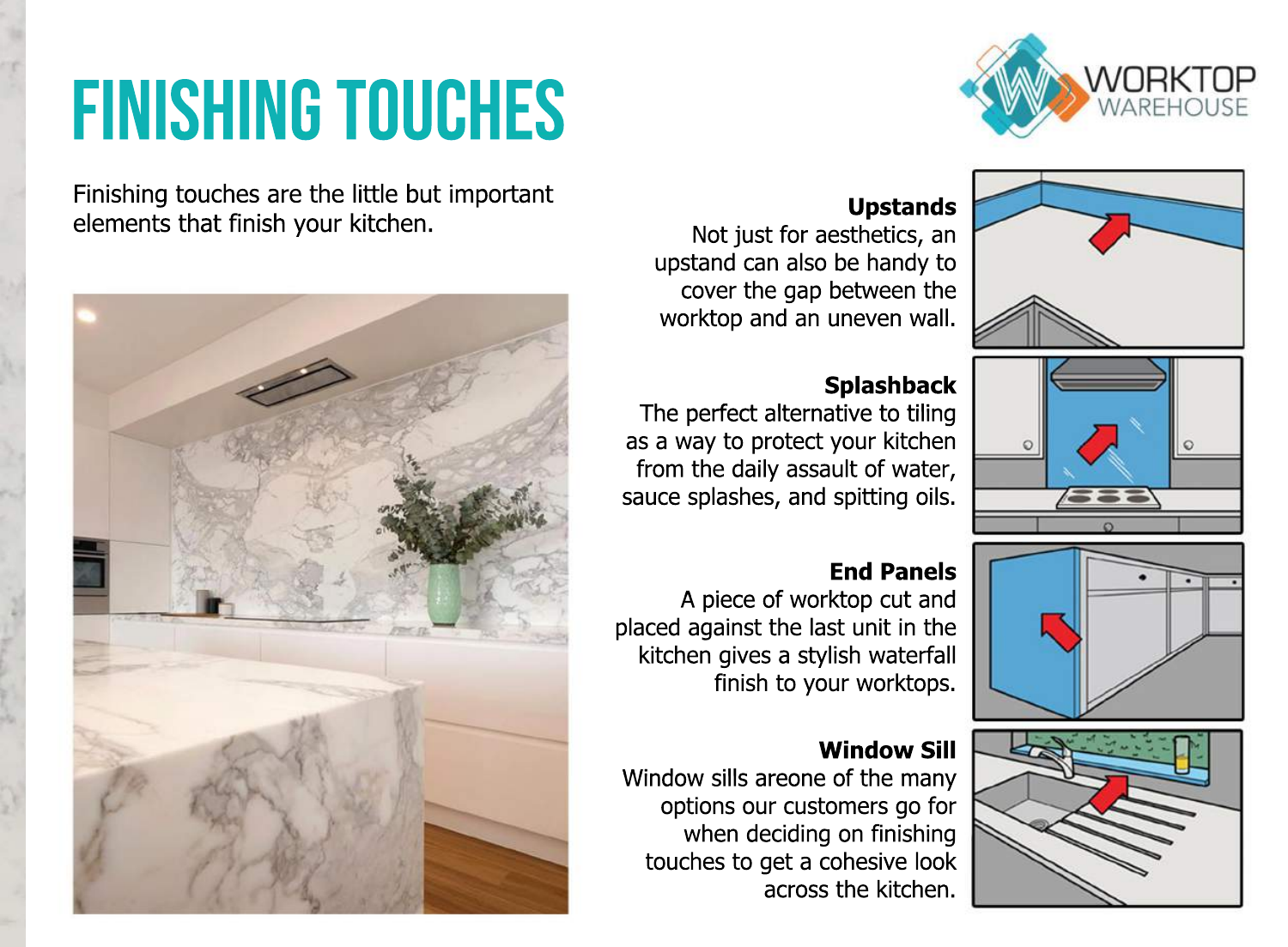## **MORE FINISHING TOUCHES** Built in to the surface itself, a



Built in to the surface itself, a trivet helps keep your work surface protected from heat damage caused by pans straight off the hob



#### **Pop-up Socket**

One of the main advantages of installing pop-up sockets in your kitchen is that you can use your wall-mounted plugs for everyday items.





#### **LED Groove**

Under-counter lighting is easily installed and adds a unique style and subtle ambience to your kitchen.

#### **Wireless Charger**

Our hidden wireless charging can charge your phone through the worktop - always handy in a pinch.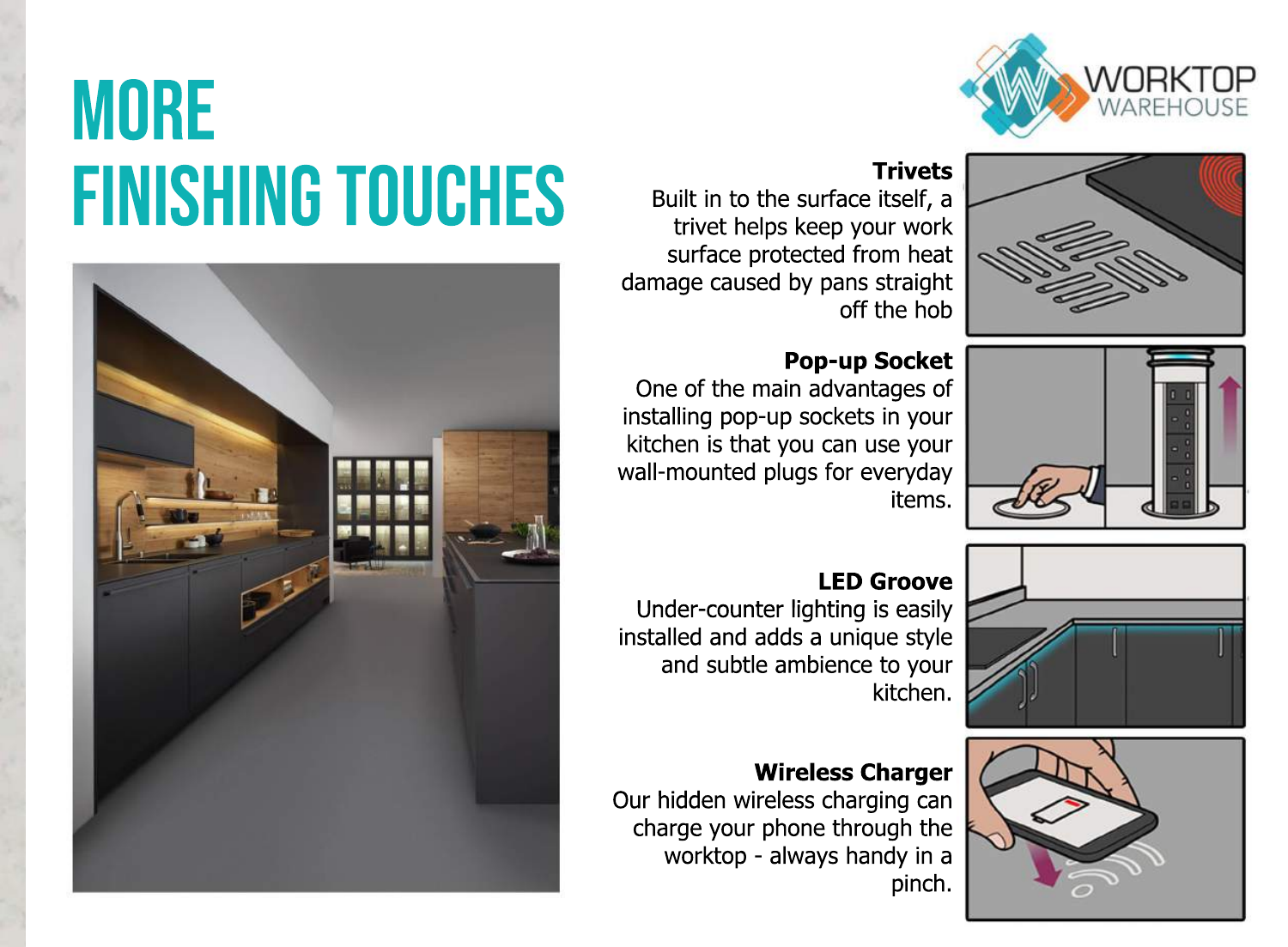## **CONTACT**

Our dedicated sales team are on hand 7 days a week to answer any of your questions and queries.

Please don't hesitate to contact us today.

0161 222 8487

0203 538 5258 SALES@WORKTOPWAREHOUSE.CO.UK

## **HERE TO HELP**